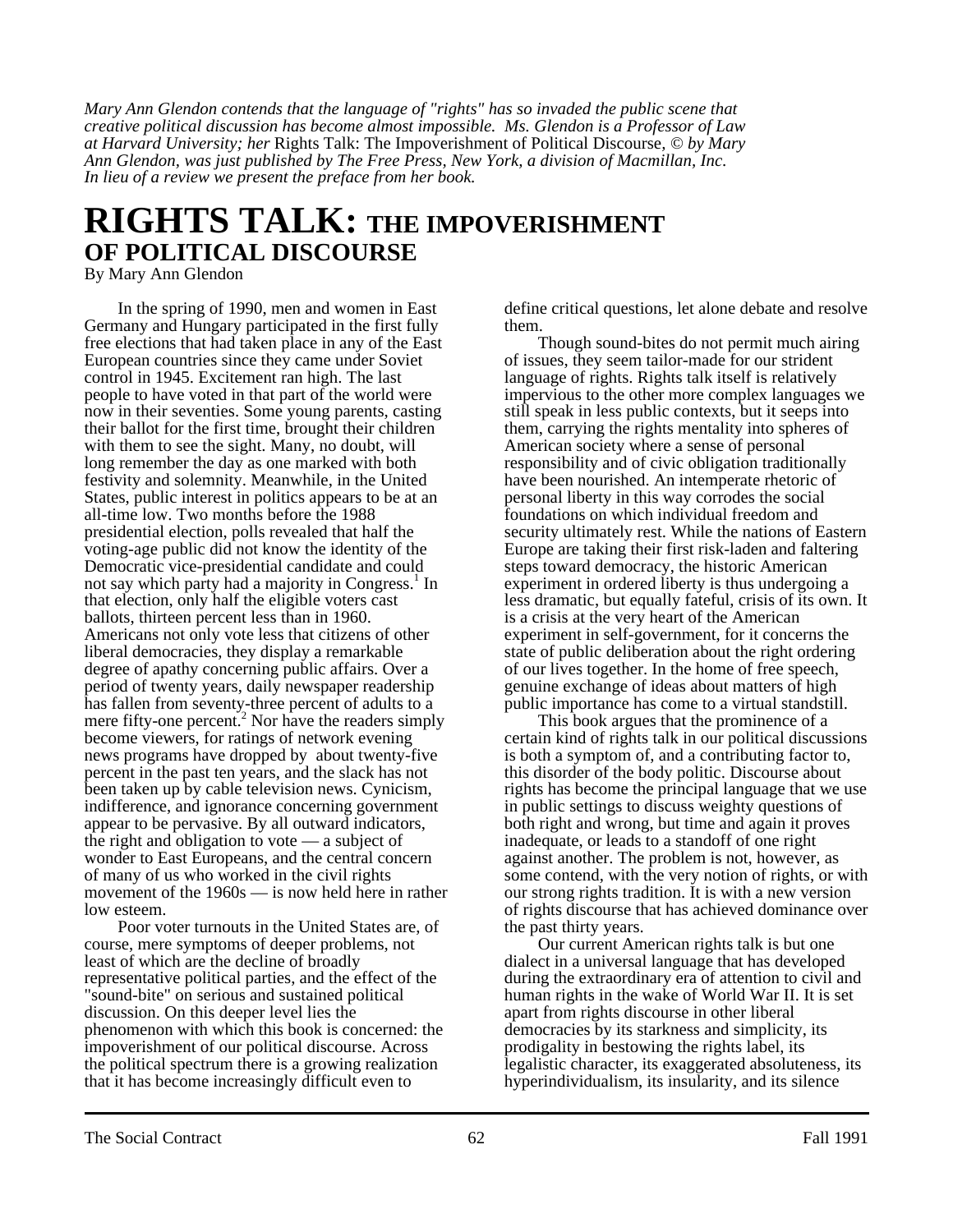with respect to personal, civic, and collective responsibilities.

*"Our rights-laden political discourse does provide a solution of sorts to the communications problems that beset a heterogeneous nation whose citizens decreasingly share a common history, literature, religion or customs. But the `solution' has become part of the problem."*

This unique brand of rights talk often operates at cross-purposes with our venerable rights tradition. It fits perfectly within the ten-second formats currently preferred by the news media, $3$  but severely constricts opportunities for the sort of ongoing dialogue upon which a regime of ordered liberty ultimately depends. A rapidly expanding catalog of rights — extending to trees, animals, smokers, nonsmokers, consumers, and so on — not only multiplies the occasions for collisions, but it risks trivializing core democratic values. A tendency to frame nearly every social controversy in terms of a clash of rights (a woman's right to her own body vs. a fetus' right to life) impedes compromise, mutual understanding, and the discovery of common ground. A penchant for absolute formulations ("I have the right to do whatever I want with my property") promotes unrealistic expectations and ignores both social costs and the rights of others. A near-aphasia concerning responsibilities makes it seem legitimate to accept the benefits of living in a democratic social welfare republic without assuming the corresponding personal and civic obligations.

As various new rights are proclaimed or proposed, the catalog of individual liberties expands without much consideration of the ends to which they are oriented, their relationship to one another, to corresponding responsibilities, or to the general welfare. Converging with the language of psychotherapy, rights talk encourages our all-too-human tendency to place the self at the center of our moral universe. In tandem with consumerism and a normal dislike of inconvenience, it regularly promotes the short-run over the long-term, crisis intervention over preventive measures, and particular interests over the common good. Saturated with rights, political language can no longer perform the important function of facilitating public discussion of the right ordering of our lives together. Just as rights exist for us only through being articulated, other goods are not even available to be considered if they can be brought to expression only with great difficulty, or not at all.<sup>4</sup>

My principal aim in the chapters that follow has been to trace the evolution of our distinctive current rights dialect, and to show how it frequently works against the conditions required for the pursuit of dignified living by free women and men. With stories and examples drawn from disputes over flag-burning, Indian lands, plant closings, criminal penalties for homosexual acts, eminent domain, social welfare, child support, and other areas, I have endeavored to demonstrate how our simplistic rights talk simultaneously reflects and distorts American culture. It captures our devotion to individualism and liberty, but omits our traditions of hospitality and care for the community. In the images of America and Americans that it projects, as well as in the ideals to which it implicitly pays homage, our current rights talk is a verbal caricature of our culture — recognizably ours, but with certain traits wildly out of proportion and with some of our best features omitted.

Our rights-laden political discourse does provide a solution of sorts to the communications problems that beset a heterogeneous nation whose citizens decreasingly share a common history, literature, religion, or customs. But the "solution" has become part of the problem. The legal components of political discourse, like sorcerers' apprentices, have taken on new and mischief-making connotations when liberated from their contexts in the speech community of lawyers. (A person has no duty to come to the aid of a "stranger.") With its non-legal tributaries rapidly dwindling, political rhetoric has grown increasingly out of touch with the more complex ways of speaking that Americans employ around the kitchen table, in their schools, workplaces, and in their various communities of memory and mutual aid.

Under these circumstances, what is needed is not the abandonment, but the renewal, of our strong rights tradition. But it is not easy to see how we might develop a public language that would be better suited in complexity and moral seriousness to the bewildering array of difficulties that presently face us as a mature democracy in an increasingly interdependent world. Nor is it readily apparent how the public forum, dominated as it is by images rather than ideas, could be reclaimed for genuine political discourse.

## *"A political Esperanto without roots in a living cultural tradition would die on the vine."*

We cannot, nor would most of us wish to, import some other country's language of rights. Nor can we invent a new rhetoric of rights out of whole cloth. A political Esperanto without roots in a living cultural tradition would die on the vine. Throughout the book, therefore, I have marshalled evidence that Americans do possess several indigenous languages of relationship and responsibility that could help refine our language of rights. In many settings, employing a